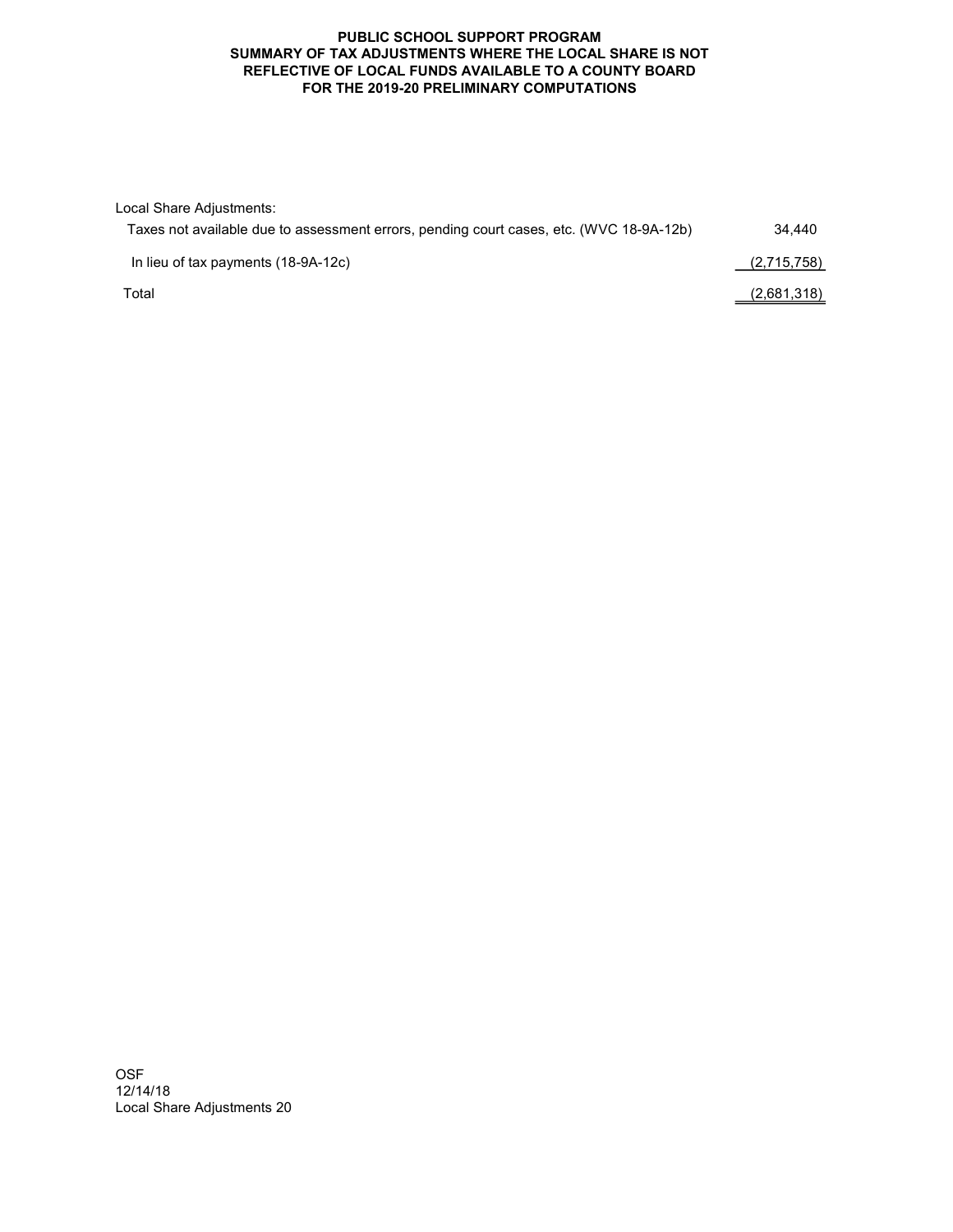## PUBLIC SCHOOL SUPPORT PROGRAM PORTION OF ADJUSTMENTS FOR TAXES NOT AVAILABLE TO SCHOOL DISTRICTS ATTRIBUTABLE TO REGULAR AND PERMANENT IMPROVEMENT LEVIES FOR THE 2019-20 PRELIMINARY COMPUTATIONS

|                     | School                             | Permanent               |        |
|---------------------|------------------------------------|-------------------------|--------|
| County              | <b>Current Expense</b><br>Purposes | Improvement<br>Purposes | Total  |
| Barbour             |                                    |                         |        |
| Berkeley            |                                    |                         |        |
| Boone               |                                    |                         |        |
| <b>Braxton</b>      |                                    |                         |        |
| <b>Brooke</b>       |                                    |                         |        |
| Cabell              |                                    |                         |        |
| Calhoun             |                                    |                         |        |
| Clay                |                                    |                         |        |
| Doddridge           |                                    |                         |        |
| Fayette             |                                    |                         |        |
| Gilmer              |                                    |                         |        |
| Grant<br>Greenbrier |                                    |                         |        |
| Hampshire           |                                    |                         |        |
| Hancock             | 33,806                             |                         | 33,806 |
| Hardy               |                                    |                         |        |
| Harrison            |                                    |                         |        |
| Jackson             |                                    |                         |        |
| Jefferson           |                                    |                         |        |
| Kanawha             |                                    |                         |        |
| Lewis               |                                    |                         |        |
| Lincoln             | 634                                |                         | 634    |
| Logan               |                                    |                         |        |
| Marion              |                                    |                         |        |
| Marshall<br>Mason   |                                    |                         |        |
| McDowell            |                                    |                         |        |
| Mercer              |                                    |                         |        |
| Mineral             |                                    |                         |        |
| Mingo               |                                    |                         |        |
| Monongalia          |                                    |                         |        |
| Monroe              |                                    |                         |        |
| Morgan              |                                    |                         |        |
| Nicholas            |                                    |                         |        |
| Ohio                |                                    |                         |        |
| Pendleton           |                                    |                         |        |
| Pleasants           |                                    |                         |        |
| Pocahontas          |                                    |                         |        |
| Preston<br>Putnam   |                                    |                         |        |
| Raleigh             |                                    |                         |        |
| Randolph            |                                    |                         |        |
| Ritchie             |                                    |                         |        |
| Roane               |                                    |                         |        |
| Summers             |                                    |                         |        |
| Taylor              |                                    |                         |        |
| Tucker              |                                    |                         |        |
| Tyler               |                                    |                         |        |
| Upshur              |                                    |                         |        |
| Wayne               |                                    |                         |        |
| Webster             |                                    |                         |        |
| Wetzel<br>Wirt      |                                    |                         |        |
| Wood                |                                    |                         |        |
| Wyoming             |                                    |                         |        |
|                     |                                    |                         |        |
| <b>State</b>        | 34,440                             |                         | 34,440 |